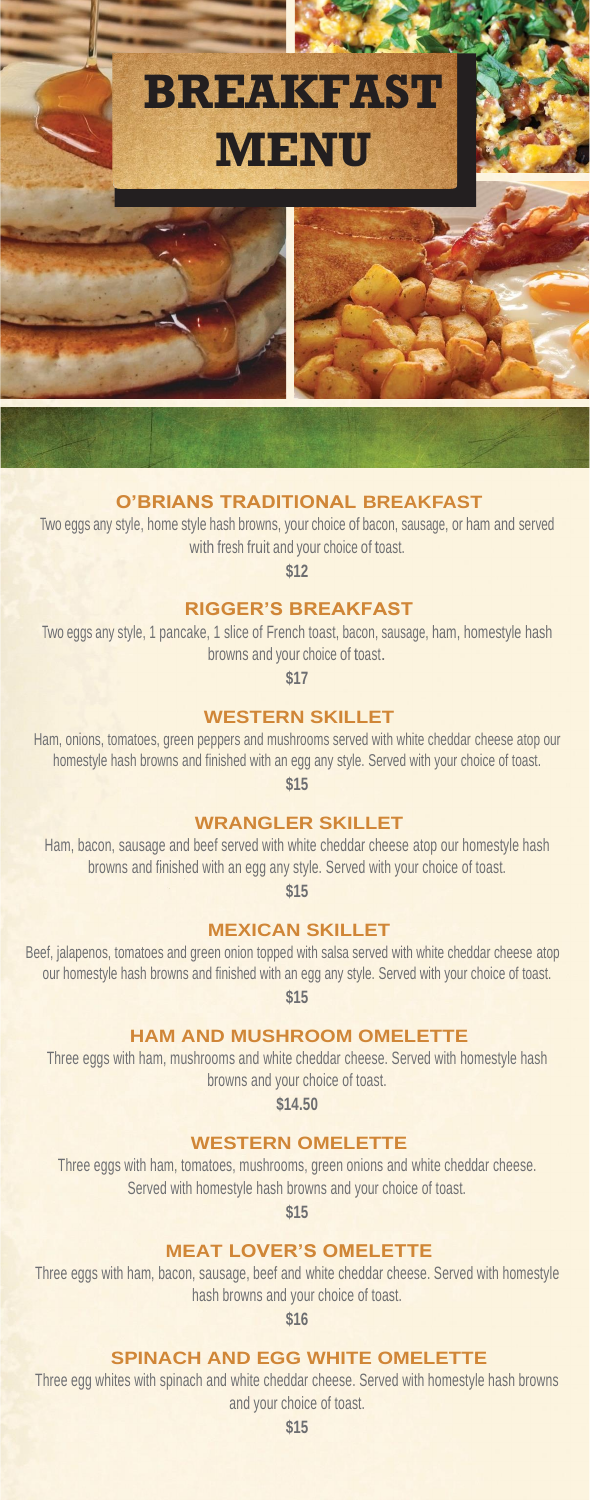

#### **STEAK AND EGGS**

A 6 oz. AAA Sterling Silver steak served with 2 eggs any style, homestyle hash browns and your choice of toast.

**\$18.50**

#### **FRUIT PARFAIT BOWL**

Fresh cut fruit served atop vanilla yogurt and granola.

**\$14**

### **FRUIT LOVER'S BREAKFAST**

A large bowl of fresh cut fruit served with yogurt and your choice of toast.

**\$12**

# **ODE TO OATMEAL**

Hot, fresh oatmeal with Harvest Crunch finished with English cream and maple syrup. Served with your choice of toast.

**\$7**

# **BENNY ADDICTION**

# **CLASSIC EGGS BENEDICT**

A toasted English muffin topped with poached eggs and thinly sliced peameal bacon. Finished with creamy hollandaise sauce and served with homestyle hash browns. **1 EGG – \$12 2 EGGS – \$14 3 EGGS – \$16**

#### **TOMATO AND BACON EGGS BENNY**

A toasted English muffin topped with poached eggs, thick tomatoes and crispy bacon with hollandaise to finish. Served with homestyle hash browns. **1 EGG – \$12 2 EGGS – \$14 3 EGGS – \$16**

#### **CALIFORNIA EGGS BENNY**

A toasted English muffin topped with fresh avocado, smoked turkey meat and poached eggs with hollandaise to finish. Served with homestyle hash browns. **1 EGG – \$12 2 EGGS – \$14 3 EGGS – \$16**

## **STEAK AND EGGS BENNY**

A freshly toasted English muffin topped with sliced sirloin steak, 2 poached eggs, horseradish, mushrooms and swiss cheese. Finished with hollandaise sauce and served with homestyle hash browns.

**2 EGGS – \$20**

*Upgrade your hash browns with caramelized onions, mushrooms and white cheddar cheese for only \$4.50!*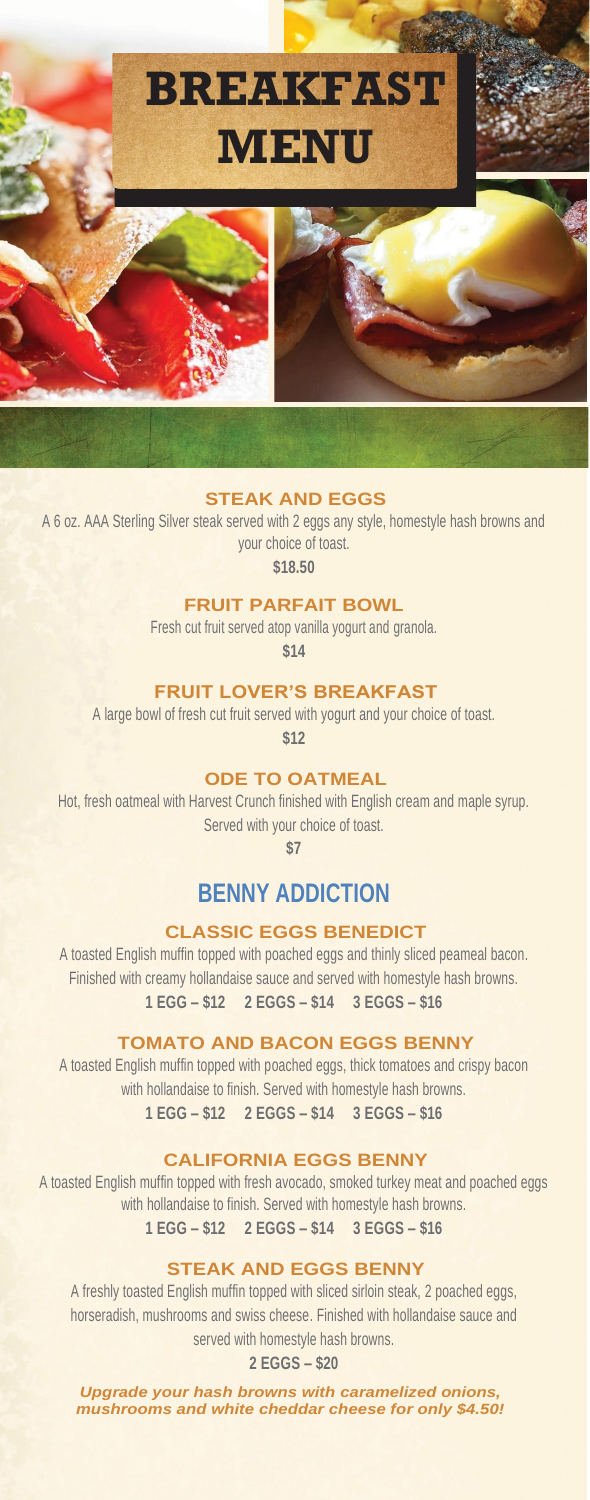

# **FRENCH TOAST**

*Our French toast batter is made in-house featuring a hint of cinnamon.*

### **STRAWBERRY FRENCH TOAST**

3 pieces of our egg bread French toast topped with fresh cut strawberries, strawberry sauce and finished with whipped cream and icing sugar.

**\$13**

### **CINNAMON BRIOCHE**

A locally baked cinnamon brioche bun dipped in our home-made batter served with one half topped by your choice of ham, bacon or sausage and an egg any style and the other half topped by fresh fruit.

**\$16**

## **O'BRIANS MONTE CRISTO**

2 pieces of our egg bread French toast with 2 eggs, swiss cheese and your choice of ham or bacon. Served with homestyle hash browns.

**\$15**

# **WAFFLES***.*

## **BANANA CARAMEL WAFFLE**

A warm, crispy Belgian waffle topped with freshly sliced bananas with drizzled caramel, whipped cream and icing sugar. **\$15**

**STRAWBERRY WAFFLE**

A fresh made Belgian waffle topped with fresh strawberries, whipped cream and icing sugar. **\$15**

#### **O'BRIANS WAFFLE**

A fresh made Belgian waffle, 2 eggs any style and your choice of ham, bacon or sausage. **\$17**

Please advise your server of any food allergies or concerns. Groups of 8 or more are subject to 15% gratuity. Prices do not include GST.